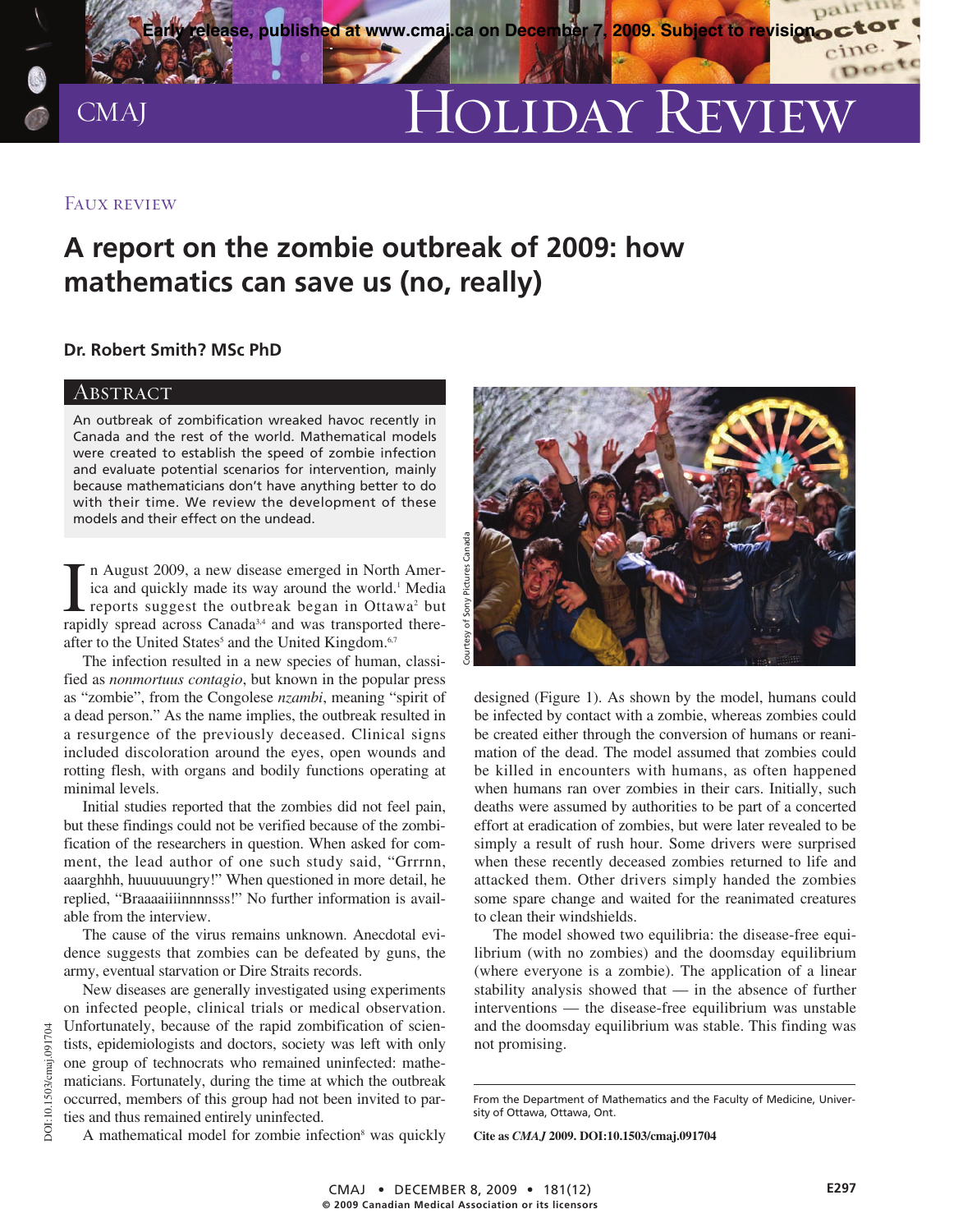#### Holiday Review

Simulations based on a city of roughly 500 000 people demonstrated that an entire such city would be replaced by zombies after about four days (Figure 2A). Were this mass replacement of a population to occur in a city such as Ottawa, it may be unlikely anyone would notice. Nevertheless, nearby cities such as Montreal would no longer be in the bagel-supplying business in such a scenario, and that result would be serious.

Given this model, even a small outbreak would lead to a collapse of society as we know it. Explaining to the mathematicians that this outcome might be a bad thing took time because, initially, they were not able to see the downside. However, they were quickly mobilized after realizing their supply of caffeine and science fiction DVDs would dry up.

Three interventions were proposed. The first was quarantine (Figure 1, green arrow), whereby a small proportion of the zombies would be kept in isolation. But given that the infection was so virulent, even leaving a few zombies in the wild

would result in a restart of the outbreak. Including quarantine thus made no difference to the stability of the doomsday equilibrium (Figure 2B). That was a bit of a downer, to be honest.

The second intervention was a theoretical cure that would convert zombies back into humans (Figure 1, blue arrow). Although the mathematicians were reminded that such a cure was entirely theoretical and likely could not be developed within four days, they were quite taken with the idea of proving results based on things that couldn't possibly exist. This response was annoying, because they should have been concentrating on zombies instead.

With a cure, humans and zombies could coexist. But unless the cure were 100% effective, humans would survive only in small numbers (Figure 2C) — most likely in shopping malls, abandoned farmhouses or the Winchester pub.

Finally, the idea of impulsive attacks was considered (Figure 1, red arrow). This intervention would involve an escalating series of discrete attacks on the zombies, using an



**Figure 1:** Schematic diagram of the basic mathematical model (black arrows). Humans (friendly Canadians, in this example) can either die naturally or be converted into zombies — which is not terribly pleasant, but does come with that nifty jacket and tie. Zombies can reanimate the dead or be killed by humans (although it must be said that the latter doesn't bother them too much). Possible intervention include quarantine of the zombies (green arrow), a potential cure (blue arrow) or impulsive attacks (red arrow).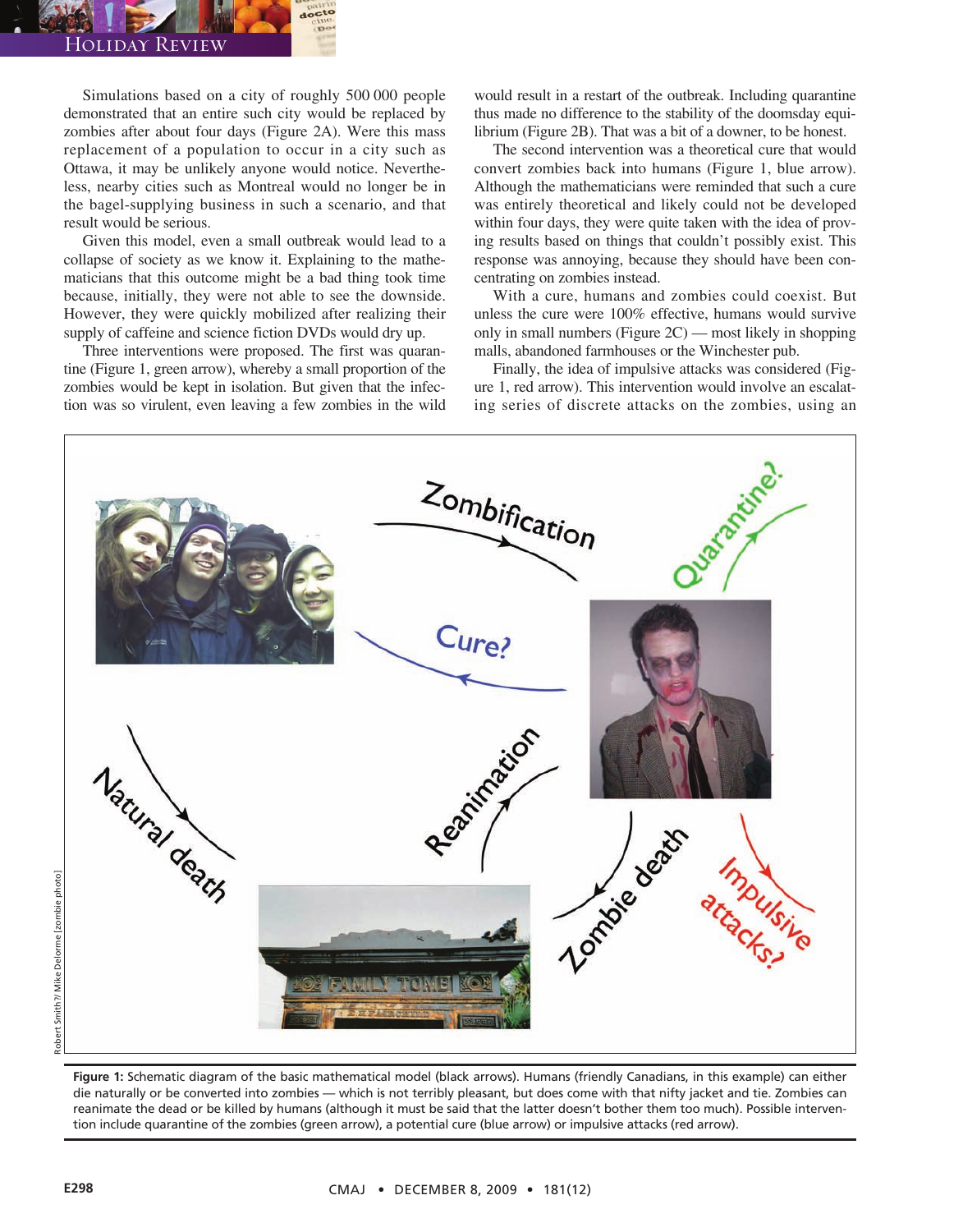

advanced mathematical theory called impulsive differential equations. These equations are similar to ordinary differential equations, except that sometimes they jump up onto tables, paint themselves purple and start singing show tunes for no reason whatsoever.

The projected outcome of this intervention was more promising. At regular intervals, humans would mobilize their resources and attack the zombies. Each attack would be carried out with more force than the last one. The humans would keep fighting with increasing intensity until either the zombies were destroyed or the humans were torn apart from limb to limb and their flesh consumed by the ghoulish undead. Still, you've got to laugh, haven't you? If humans could manage these impulsive attacks, the zombies could be destroyed after 10 days (Figure 2D).

The overall model had limitations, of course. The numerical contributions of natural births and deaths had been

ignored because of the brief timescale involved and the unlikelihood that mathematicians would be engaged in breeding. Inclusion of population demographics in the model suggests a limitless supply of new bodies would be available for zombies to infect, resurrect and convert. We must therefore act quickly and decisively to eradicate zombies before they eradicate us.

#### **Conclusion**

Mathematical modelling suggests that several potentially promising avenues of intervention against zombies would in fact be useless. Neither quarantine nor a cure are viable options and would only delay the inevitable by a few days. The best option remains arming oneself to the teeth, hitting the zombies hard and then hitting them harder the next time.

The 2009 epidemic was successfully contained using this last option. When the next zombie outbreak occurs, rapid



**Figure 2:** Projected population dynamics (based on type of intervention) in the context of a zombie outbreak. In the basic model (A), zombies eradicate humans after 4 days, leaving nobody to host daytime variety television shows or stop you from entering nightclubs (i.e., no loss there). (B): Quarantine delays the inevitable. Slightly. (C): A cure allows zombies to live in harmony with humans, which would be more fun for zombies than humans. (D): Only episodes of blind, aggressive, unfeeling violence are effective. And that's just on the part of humans.